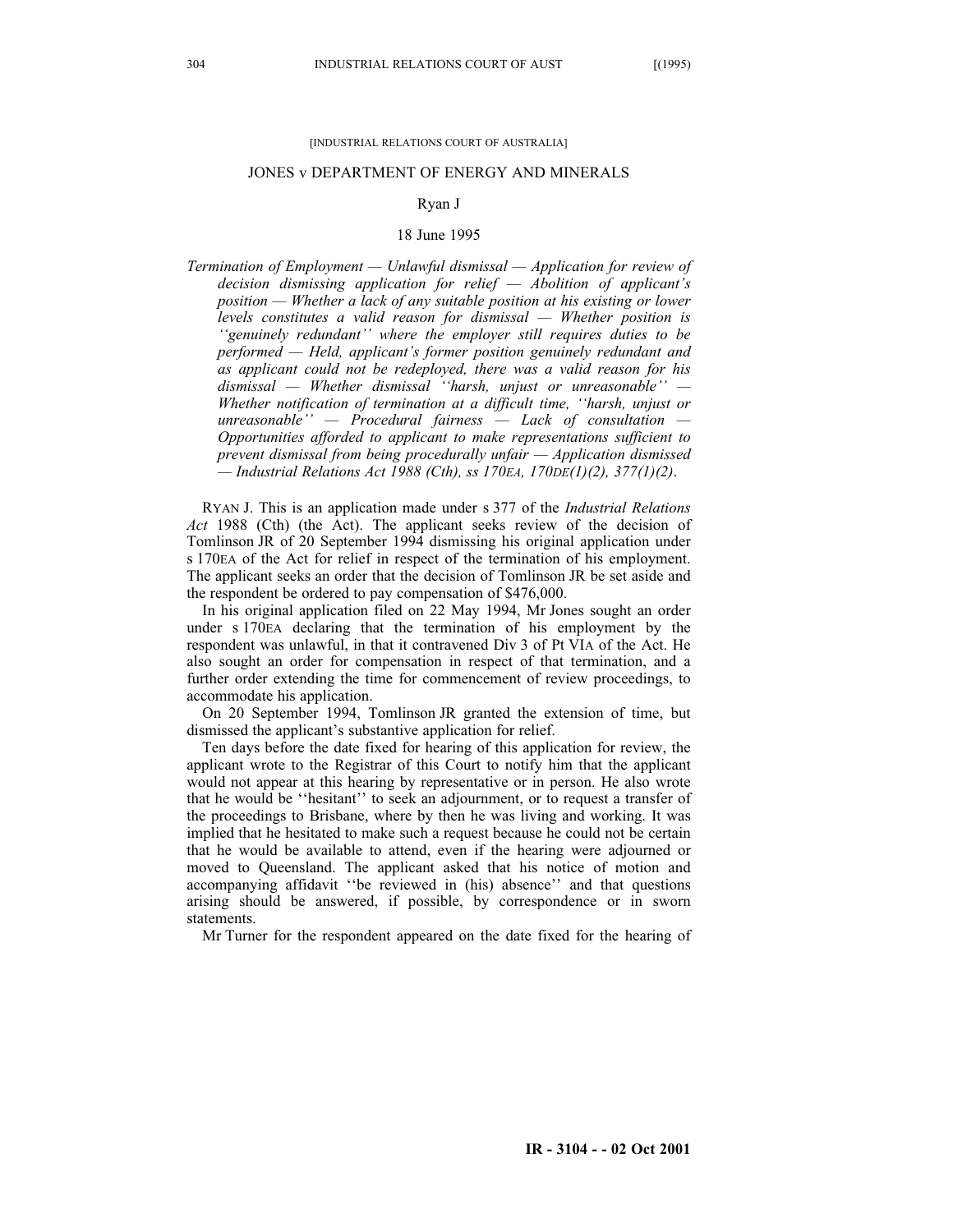the review. At the hearing, I indicated that I would consider the judicial registrar's decision and the documents filed by the parties up to the date of the hearing, together with other submissions from the parties if required, and make a decision on the basis of those materials.

## **Background and evidence**

The applicant, Mr Francis Owen Jones (Mr Jones), was appointed on 6 November 1981 to the position of Director of Mining, Mining Inspectorate Branch, in the Victorian Department of Energy and Minerals (the respondent). He was originally appointed under the *Public Service Act* 1974 (Vic), which was later superseded by the *Public Sector Management Act* 1992 (Vic). It was common ground that Mr Jones was not an employee covered by any relevant award. He commenced duties on 4 January 1982 and was employed continuously by the respondent for 12 years until 31 March 1994. At the time of his termination, he was 49 years old.

The applicant deposed on affidavit that on 4 February 1994, two hours before proceeding on four weeks' annual leave, he was told to clear his desk and vacate the premises of the respondent. He was told that upon his return from leave, he was to report to Mr David Downie, the Secretary of the respondent (Mr Downie), and that he would no longer be working in his former position. Upon being told this, Mr Jones immediately asked to meet with Mr Downie, who explained that Mr Jones' position was being abolished as part of the management restructuring process being carried on within the Department. That process had apparently been going on since late in 1993. Mr Downie discussed voluntary departure packages and redeployment and suggested that Mr Jones postpone his impending leave to ''sort it out''. Mr Jones was reluctant to do so, because pressing family matters arising from the terminal illness of an aunt who had been caring for his invalid mother required his presence in Brisbane. Mr Jones did not explain those compassionate reasons for taking leave to Mr Downie at that time or subsequently.

Mr Downie responded to these matters in affidavits and in oral evidence before the judicial registrar, asserting that he had been ''most concerned'' to learn that Mr Jones was going on leave on 4 February. He claimed that he had decided to notify Mr Jones before he went on leave of the outcome of the restructure and that no position was presently available for him. That decision, he said, had been taken because he thought that a further delay would hold up the restructuring process and adversely affect other employees. He confirmed that Mr Jones did not tell him during that meeting of the compassionate circumstances underlying his need to take leave.

On 9 February 1994, Mr Downie wrote to Mr Jones stating that there was ''not a suitable position for [Mr Jones] in the new structure of the Resources Development Division nor the Department'' and that there would be ''limited prospect'' of redeploying him elsewhere in the Department. In the letter, Mr Downie stated that Mr Jones might be ''given a Targeted Separation Package''. He also offered him the option of taking a voluntary departure package and the use of outplacement support and personal counselling services.

After returning early from his leave on 22 February 1994, Mr Jones attended the Victorian Public Service's Workforce Management Unit, where attempts were made to redeploy him elsewhere in the Victorian Public Service. After three weeks the Workforce Management Unit remitted the matter to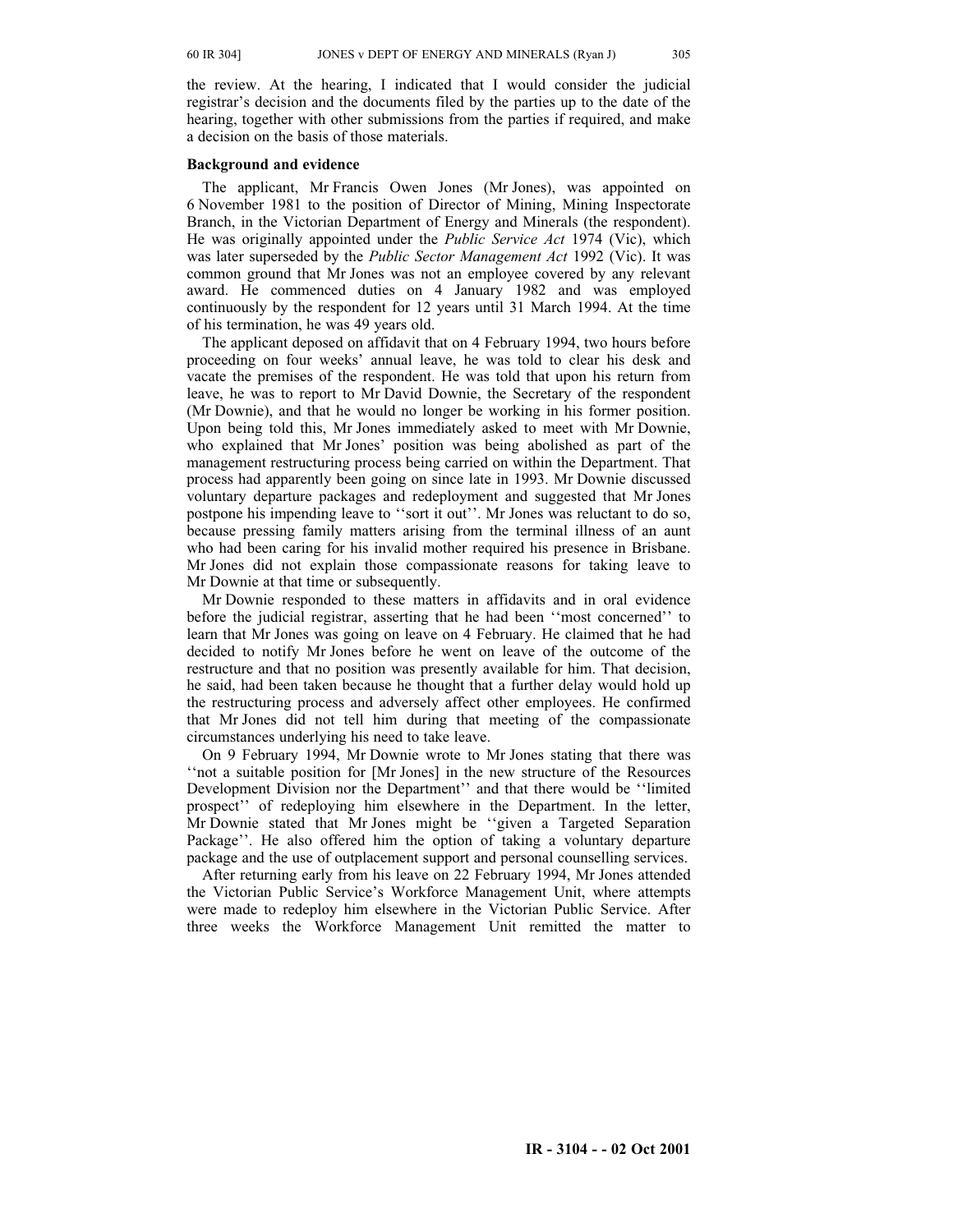Mr Downie. On 31 March 1995, Mr Downie wrote to Mr Jones, notifying him of his decision to terminate his employment ''on the basis that there are no suitable positions for [Mr Jones] at [his] existing or lower level''.

In affidavit material filed on the respondent's behalf, Mr Downie gave evidence that Mr Jones received a targeted separation package totalling \$33,063.50, which consisted of four weeks' pay in lieu of notice (\$5,500.58) and the equivalent of two weeks' pay per year of service for a maximum period of 10 years (\$27,502.92). Mr Jones also received pay in lieu of his accrued recreation and long-service leave entitlements which, together with the separation package just described above, amounted to a total payment on termination of \$61,282.35. In addition, Mr Jones was given superannuation benefits and access to outplacement and personal counselling with professional consultants. The respondent's evidence indicated that Mr Jones used these services on a number of occasions between March and May 1994.

The evidence showed that after his termination, Mr Jones applied for sick leave for the period from 26 April to 26 May 1994. The sick leave claimed was for three weeks required for a substantial ear operation. Mr Jones stated in oral evidence that he had asked for that period of sick leave before his position was terminated on 31 March and had originally planned to take it before his termination. Mr Jones' evidence was that, at the date of termination, he had 14 weeks of accrued sick leave entitlements. Mr Downie stated that the sick leave application was refused on the grounds that Mr Jones' employment had been terminated before the claim was made.

It was also shown that Mr Jones sought to be re-credited with recreation leave for the period of four weeks from 7 February to 4 March 1994 inclusive. Mr Jones contended that he would not have taken any recreation leave in February 1994 had he known in advance that his employment was to be terminated. He told the Court that, had he known at an earlier stage that termination was possible, he would have taken leave in November or December 1993 or January 1994 to attend to his family's affairs.

Mr Jones' recreation leave entitlements were re-credited for the period 28 February to 4 March 1995 inclusive, when he had returned from Queensland and was attending the Workforce Management Unit. However Mr Downie refused to re-credit leave for the days from 7 to 25 February 1994, during which Mr Jones had been absent from the Department.

On 29 May 1994, the respondent advertised a position of ''General Manager, Mineral Operations'' in the restructured Resources Development Division of the Department. In his affidavit of 9 September 1994, Mr Jones argued that the duties, selection criteria and responsibilities attaching to the new position were identical to those of his previous position. By contrast, Mr Downie claimed in his witness statement of 8 September 1994 that the holder of the new position would be expected to ''lead a major review of the regulatory framework with the intent of moving from a highly prescriptive approach to an objective approach to regulation''. In his evidence-in-chief, Mr Downie expressed his view that there are ''substantial differences in what is required in the former position and the new position'' entailing a ''change in direction'' for the holder of the new job. Mr Downie stated that in his view, Mr Jones ''did not have the full range of skills and experience in developing the new approach to regulation and environmental management that was being demanded'' of the respondent and, it was implied, of its employees.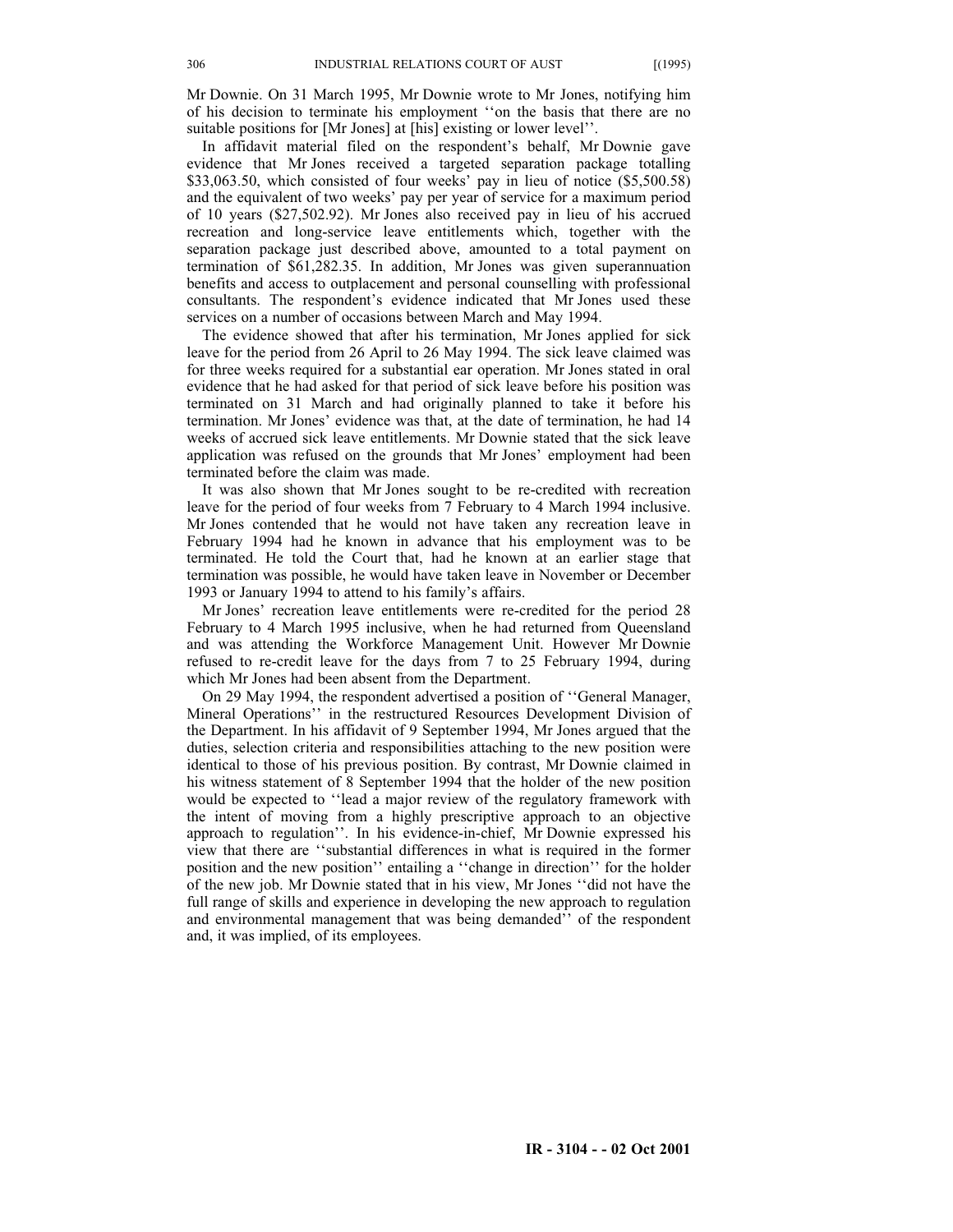Mr Downie conceded that there may potentially have been positions available in the respondent department at lower levels but that in his view, there were no positions which were suitable for Mr Jones. He stated that it would have been ''untenable'' to place Mr Jones in such a lower-level position, as it was "simply not standard" for senior managers to be deployed to positions where they are supervised by their former subordinates.

The evidence revealed that Mr Jones did not apply for the new position of General Manager, Mineral Operations; nor for any other post with the respondent or the Victorian Public Service. In his oral evidence and on affidavit, Mr Jones stated that he had applied for 49 positions in the private and public sectors interstate and overseas.

## **Jurisdiction on an application for review**

Section 377(1) of the Act permits a party to apply to the Court for review of a judicial registrar's exercise of various powers, including the power to hear a claim for unlawful termination. Under s 377(2), the Court may make whatever order it considers appropriate in relation to the judicial registrar's exercise of that power.

## **Was the termination unlawful?**

Mr Jones' initial application alleged that the termination by the respondent of his employment contravened Div 3 of Pt VI of the Act.

Division 3B of Pt VIA of the Act prescribes, amongst other things, a number of requirements for lawful termination. These include a requirement that the employer give a prescribed period of notice before termination, or a commensurate payment in compensation in lieu of notice. In this case, the applicant does not allege that the respondent has failed to meet this obligation.

The Act also prohibits harsh, unjust or unreasonable termination. Section 170DE states:

''(1) An employer must not terminate an employee's employment unless there is a valid reason or valid reasons connected with the employee's capacity or conduct or based on the operational requirements of the undertaking, establishment or service.

(2) A reason is not valid if, having regard to the employee's capacity and conduct and those operational requirements, the termination is harsh, unjust or unreasonable. This subsection does not limit the cases where a reason may be taken not to be valid.''

In this case, the main reason given for the termination was expressed to Mr Jones in Mr Downie's letter of 31 March 1994. This stated that Mr Jones' employment was being terminated ''on the basis that there are no suitable positions for you in the Department at your existing or lower levels''. In his application to the Court of 23 May 1994, Mr Jones claimed this was invalid as at the time ''a person was acting in my position and also there was a vacancy at a lower level''. He also stated that until termination, he had ''held a statutory appointment of Chief Inspector of Mines and Quarries and these statutory positions still exist in legislation''.

It seems clear on the evidence that the reason given was attributable to or based on the respondent's purported ''operational requirements'' following the restructure. The question for the Court is thus whether that reason was valid in the circumstances.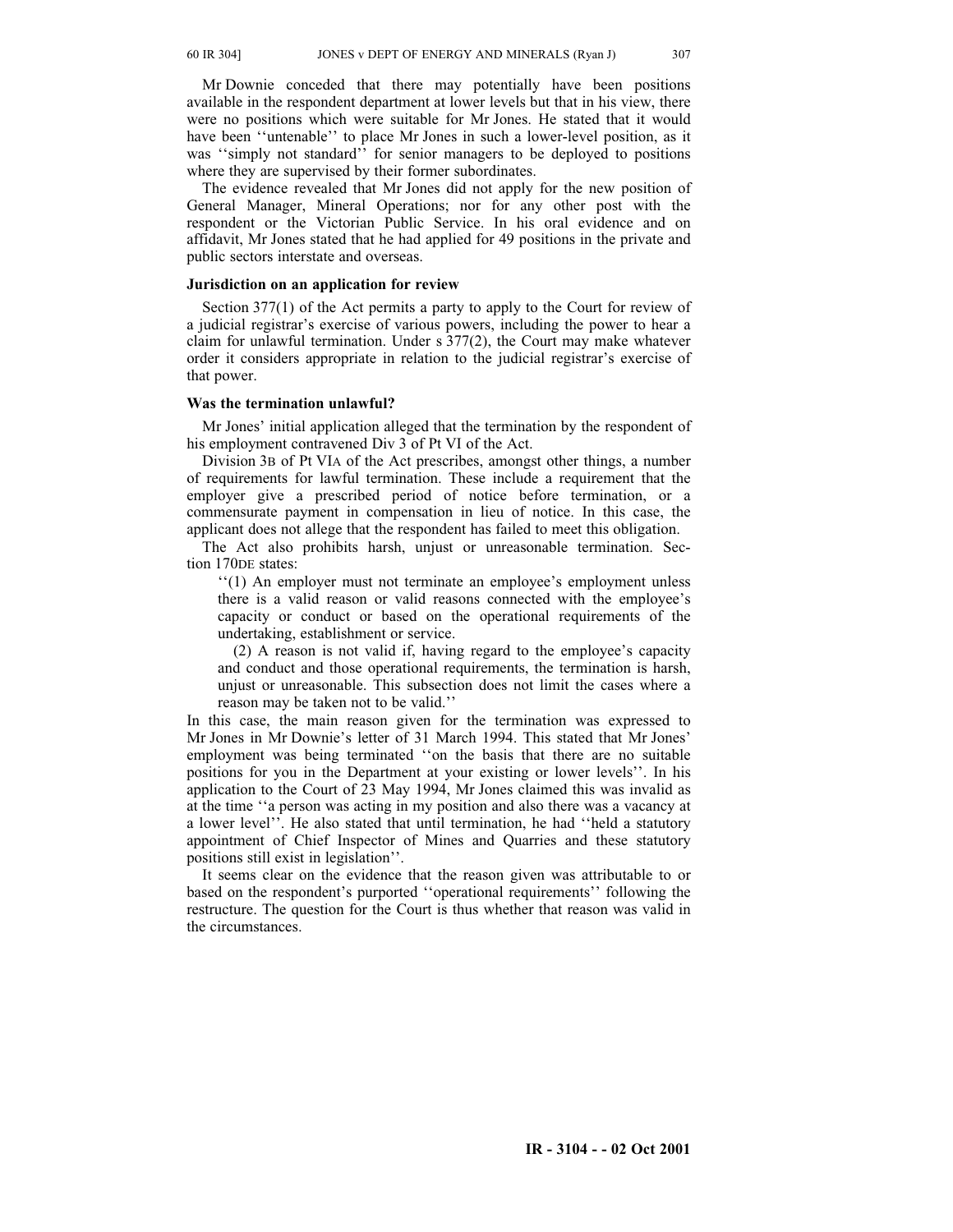Section  $170DE(1)$  does not define what will or may constitute a "valid" reason'' for termination. However, the question has been considered in analogous cases under other legislation in several jurisdictions, in which courts and tribunals have interpreted award provisions prohibiting dismissals which are ''harsh, unjust or unreasonable''.

It has generally been accepted that a dismissal is not unfair if it results from genuine redundancy, in the sense that an employee is no longer required to perform his or her job because of changes in operational requirements. In *R v Industrial Commission of South Australia; Ex parte Adelaide Milk Co-operative Ltd* (1977) 44 SAIR 1202, Bray CJ defined redundancy at 1205, where he stated:

''a job becomes redundant when an employer no longer desires to have it performed by anyone.''

That definition was endorsed by a Full Bench of the Australian Conciliation and Arbitration Commission in the *Termination, Change and Redundancy Case* (1984) 8 IR 34 at 55-56.

On Mr Jones' evidence, this case would not satisfy that narrow definition of genuine redundancy, as some of his former duties were still being performed. However, it should be noted that Bray CJ's description of what can constitute redundancy is not expressed to be exclusive. His Honour's description was cast in terms of a ''job'' in the sense of a collection of functions, duties and responsibilities entrusted, as part of the scheme of the employer's organisation, to a particular employee. However, it is within the employer's prerogative to rearrange the organisational structure by breaking up the collection of functions, duties and responsibilities attached to a single position and distributing them among the holders of other positions, including newly-created positions. It is inappropriate now to attempt an exhaustive description of the methods by which a reorganisation of that kind may be achieved. One illustration of it occurs when the duties of a single, full-time, employee are redistributed to several part-time employees. What is critical for the purpose of identifying a redundancy is whether the holder of the former position has, after the re-organisation, any duties left to discharge. If there is no longer any function or duty to be performed by that person, his or her position becomes redundant in the sense in which the word was used in the *Adelaide Milk Cooperative* case.

In this case, the respondent led evidence of the major changes which were made to the Department between September 1993 and late 1994. According to Mr Downie, the applicant's former position as Director, Mining Inspectorate, was abolished and the duties attached to it were combined with those of the previous Director, Environmental Management. In addition to a number of other, newly-created functions, those pre-existing duties were to be performed by a newly created General Manager, Mineral Operations. Thus, it is clear that although some of the tasks previously assigned to Mr Jones still had to be carried out, the employer's rearrangement of its operational structure had the consequence that they be combined with other functions and performed by the holder of a new, more generally-oriented position.

On this basis, it appears that Mr Jones' former position was rendered ''genuinely redundant''. When it became apparent that he could not be redeployed, Mr Jones was found to be surplus to the respondent's personnel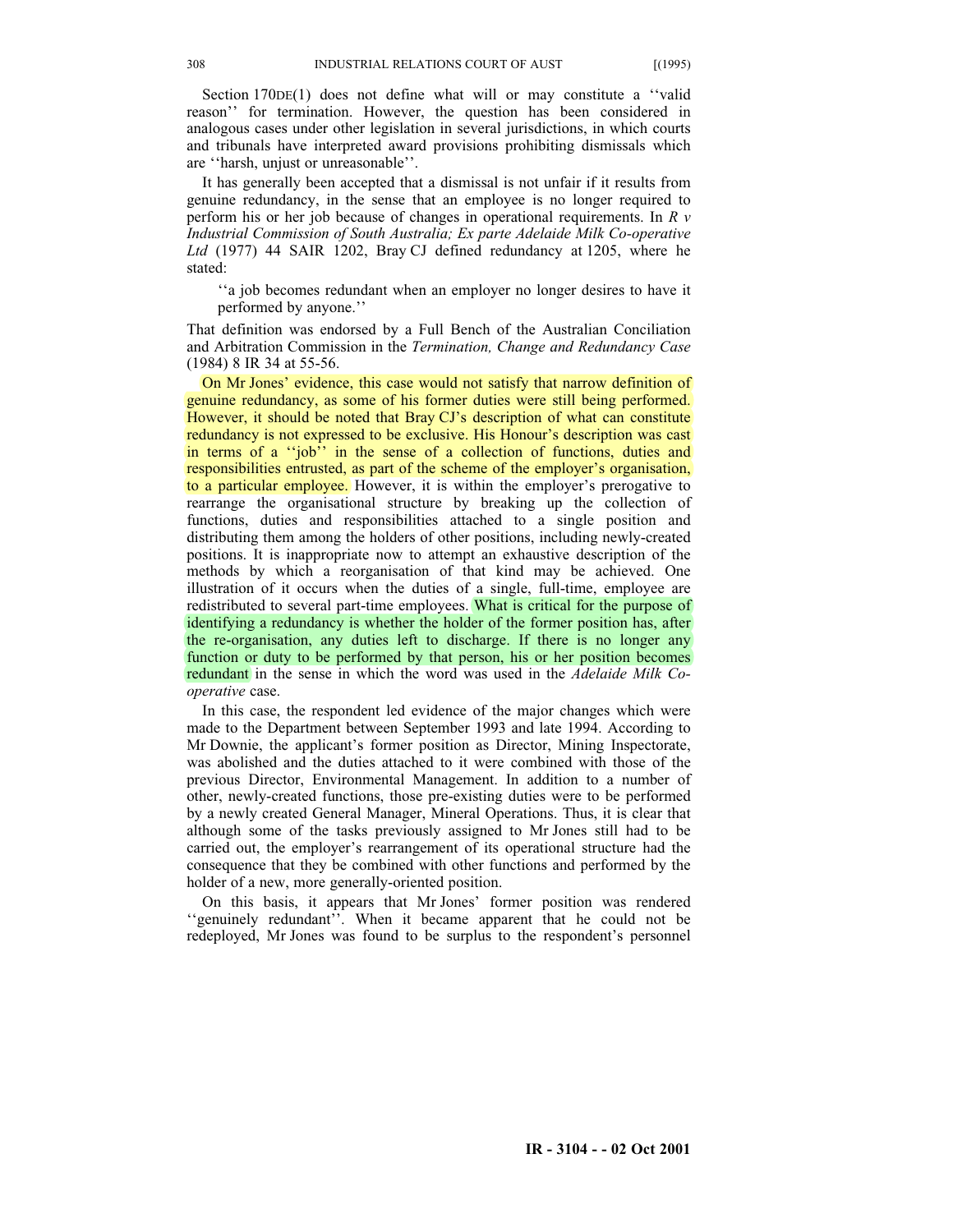needs. This amounted to a reason for dismissal which was clearly based on his employer's operational requirements.

# **Harsh, unreasonable or unjust termination**

Under the current legislation, however, it is not sufficient for an employer to show that it had a good commercial or other reason for terminating a worker's employment. In addition to having a good reason, an employer must refrain from dismissing an employee in circumstances which make it harsh, unreasonable or unjust. Section 170DE(2) of the Act imposes an important qualification on s  $170DE(1)$  by providing:

''(2) A reason is not valid if, having regard to the employee's capacity and conduct and those operational requirements, the termination is harsh, unjust or unreasonable. This subsection does not limit the cases where a reason may be taken not to be valid.''

The meaning of the words ''harsh, unreasonable or unjust'' has also been considered extensively in unfair dismissal cases not only under this section, but as well under similar provisions in award provisions and in relation to the common law cause of action for wrongful dismissal.

In *Bostik (Australia) Pty Ltd v Gorgevski* (1992) 36 FCR 20; 41 IR 452, Sheppard and Heerey JJ at 28; 459 said of the expression:

''These are ordinary non-technical words which are intended to apply to an infinite variety of situations where employment is terminated. We do not think any redefinition or paraphrase of the expression is desirable. We agree with the learned trial judge's view that a court must decide whether the decision of the employer to dismiss was, viewed objectively, harsh, unjust or unreasonable. Relevant to this are the circumstances which led to the decision to dismiss and also the effect of that decision on the employer. Any harsh effect on the individual employee is clearly relevant but of course not conclusive. Other matters have to be considered such as the gravity of the employee's misconduct.''

This statement has since been endorsed in a number of cases, including *Byrne v Australian Airlines Ltd* (1994) 47 FCR 300; 52 IR 10, per Beaumont and Heerey JJ at 351; 59 and Gray J at 357-360; 63-67.

Taking the approach suggested by Sheppard and Heerey JJ in *Bostik*, I have concluded, for reasons which I shall develop, that the respondent's decision to dismiss Mr Jones, viewed objectively, was not harsh, unjust or unreasonable.

The circumstances leading to the decision included, principally, a major change of personnel and management structures within the Department. The decision to abolish the position of Director, Mining Inspectorate, was part of that process, which I find was undertaken in good faith. Evidence was led that the respondent took steps to try to redeploy Mr Jones within the Public Service through the Workforce Management Unit before deciding to terminate his employment. The ''effect'' of the termination on the Department, according to the thrust of Mr Downie's evidence, was to enable it to shed an employee for whom no appropriate position existed within the new structure.

Also relevant, according to the *Bostik* formulation, is the harsh effect of the termination on Mr Jones himself. This has been described in his affidavits and evidence given before the judicial registrar. Mr Jones instanced the manner in which the Department told him on 4 February that his position was to be abolished, and the personal impact which that announcement had on him on the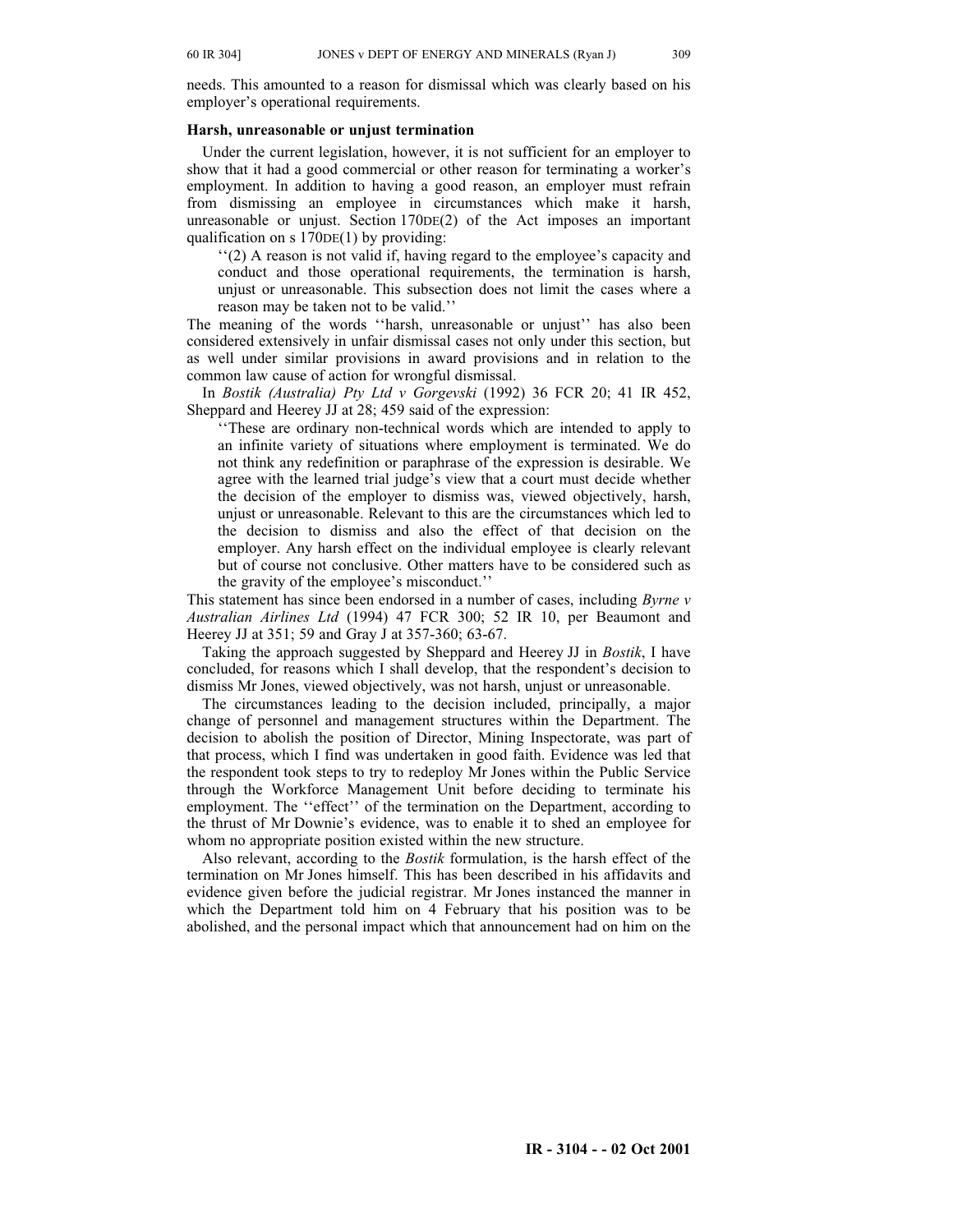day before he was to take leave in difficult family circumstances. He further referred to the lack of any opportunity given to him to use his accrued sick leave entitlements. In addition, Mr Jones claimed in his affidavit of 9 September 1994 that the respondent's actions appeared to ''have brought [his] career to an end''.

However, these alleged effects, of themselves, are not sufficient to render Mr Jones' termination harsh, unjust or unreasonable. His position contrasted markedly with that of the dismissed employee in *Bostik*, who, having no specialised trade or occupational skills and a relatively poor command of English, faced ''catastrophic'' financial consequences after dismissal (per Sheppard and Heerey JJ at 34). Mr Jones in this case received a substantial separation package upon termination, together with accrued leave, salary in lieu of notice and superannuation benefits. He did not challenge the amount of any of these payments. In addition, he was given extensive counselling and assistance in seeking new work, which was aimed at alleviating to some degree the negative effects of his dismissal. Further, Mr Jones has told the Court that he now has employment in Queensland, suggesting that the dismissal did not have the effect of bringing his working life to an end as he feared.

The emotional impact of being told by Mr Downie on 4 February that he was likely to be dismissed was obviously significant, and, I accept, caused Mr Jones considerable distress. However, the evidence shows that Mr Jones never informed Mr Downie or the Department of his difficult personal circumstances in the days before 4 February 1994, when his mother and aunt were ill. The Department could not be expected to have been aware of those circumstances and their tendency to worsen the impact of notifying him that his position was to be abolished. In that sense, its conduct in raising the matter with him when it did could not be said to be harsh or unreasonable. Further, the legislation does not, in terms, provide any specific remedy for emotional consequences of a notification of redundancy. That is not to say that the manner of an employee's dismissal or defects in the procedural steps leading to it will not attract a remedy. These aspects are examined below under the heading ''Procedural Fairness''. However, a distinction needs to be drawn between those elements in the total matrix surrounding a dismissal which *can* render it unlawful, and those which do not. The nature of the distinction was succinctly indicated by Commissioner Chambers in *Monsanto Chemicals (Australia) Ltd v Amalgamated Engineering Union (Australian Section)* (1958) 90 CAR 27 at 31:

''A dismissal, to be 'harsh and unreasonable' must be of a nature very different from the normal case. For the employee dismissed to be concerned, embarrassed financially, disturbed in the normal pattern of life, is not sufficient, unless it can be shown that the employer created all these like difficulties by effecting dismissal without regard for all the reasonable and fair considerations one is entitled to expect in the employer/employee relationship . . .''

## **Procedural fairness**

In addition to the external and continuing effects of his dismissal, Mr Jones complained of the manner in which the respondent terminated his employment. In his application, he alleged that the Department had shown a ''disregard for due process and natural justice''.

A Full Court of the Federal Court recently confirmed that the obligation to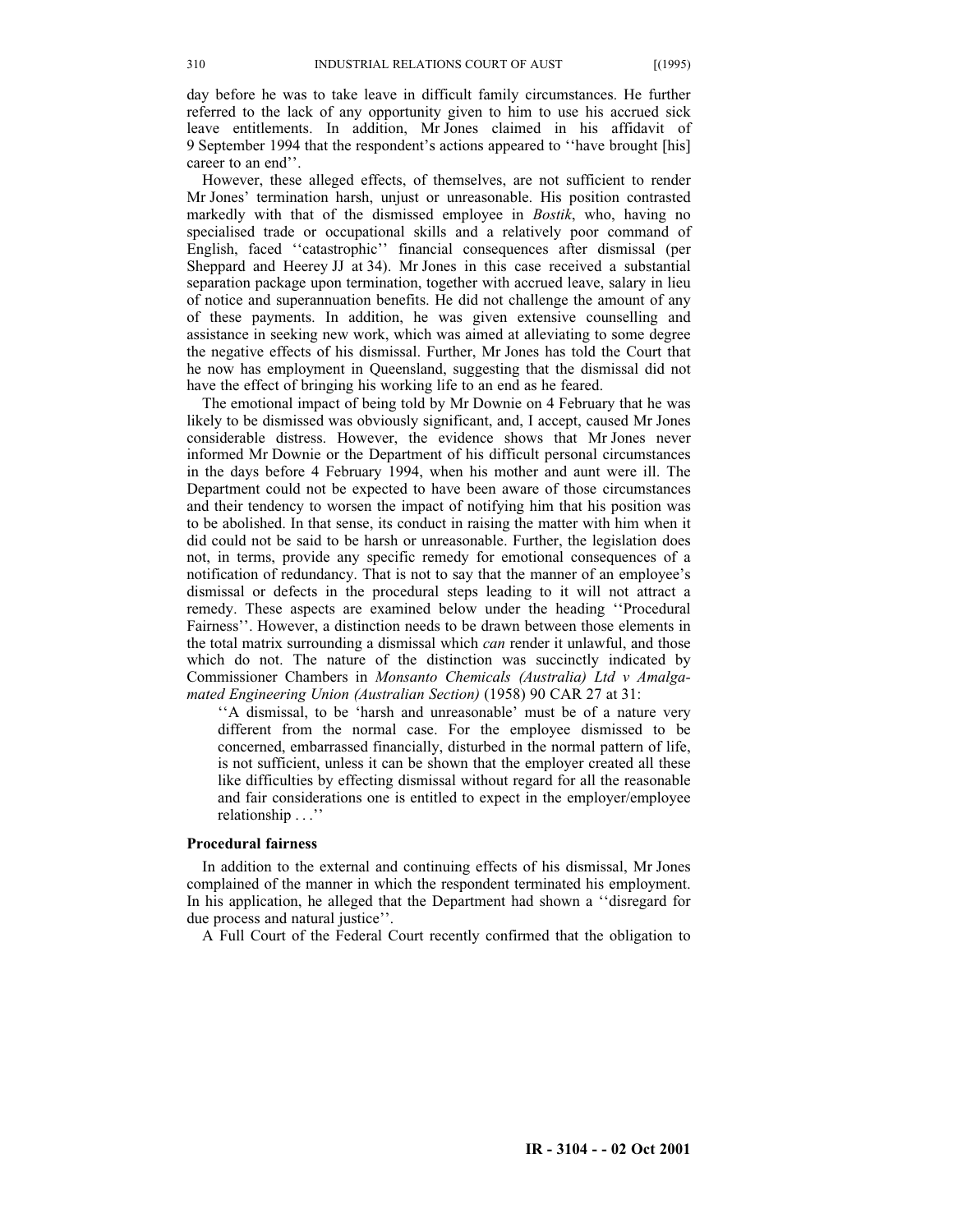afford procedural fairness, or observe the elements of natural justice, is part of an employer's duty not to dismiss an employee harshly, unjustly or unreasonably. In *Byrne v Australian Airlines Ltd*, Black CJ at 303; 11 endorsed a conclusion by the trial judge that an award prohibiting ''harsh, unjust or unreasonable dismissal'':

''. . . imposed on an employer an obligation to give procedural fairness, the content of which would vary according to the circumstances of the case. I agree with this conclusion. In my opinion such an obligation flows inevitably from the prohibition against the termination of employment, with or without notice, that is 'unjust' and also from the prohibition against termination that is 'unreasonable'.''

The learned Chief Justice then went on to agree with the reasons of Gray J who observed, at 303; 11.

''The use of the word 'unjust' . . . is intended to import the requirements of natural justice or procedural fairness into the process of terminating employment.''

The authorities in this area support the view that the content of the duty of fairness, in the sense of the procedures to be followed before deciding to dismiss an employee, will vary according to the circumstances of each case. No generally applicable rule can be formulated as stipulating, for example, the required extent of consultation with the employee facing dismissal, or the lengths to which the employer must go in attempting to find other work for that employee. In *Gregory v Philip Morris* (1988) 24 IR 397, Jenkinson J recognised the need for flexibility in determining the appropriate process, saying at 398:

''The question whether the termination was unreasonable is, I think, one of fact. This question requires a determination, by reference to moral values and prudential considerations current in the community, of what the tribunal of fact thinks a reasonable employer in the circumstances would have decided to do at the time when the respondent terminated the appellant's employment. The process is similar to that by which the questions whether a personal injury or damage to a chattel has been caused by a person's negligence are resolved: what does the tribunal of fact think that a reasonable person placed in the circumstances in which that person was placed would have done?''

In *Gregory*, the court considered what measures a large corporate employer should have taken before deciding to dismiss a worker because he was not a member of the relevant union. It was found that, before taking that action, the employer should, at least, have established the facts on which it purportedly based its decision, and explored any available alternative to dismissal. That view also found expression in the joint judgment of Wilcox and Ryan JJ (at 415) which again emphasised the need to consider the circumstances of each case before deciding what procedures must be observed to render a termination just and reasonable:

''We would not wish to propound any universal rule, but it seems to us that a provision such as that contained in cl  $6(d)(vi)$  of the Metal Industry Award may often necessitate consultation with the employee before a decision to dismiss. The necessity for consultation has been emphasised in the United Kingdom: see *Spencer v Paragon Wallpapers* [1976] IRLR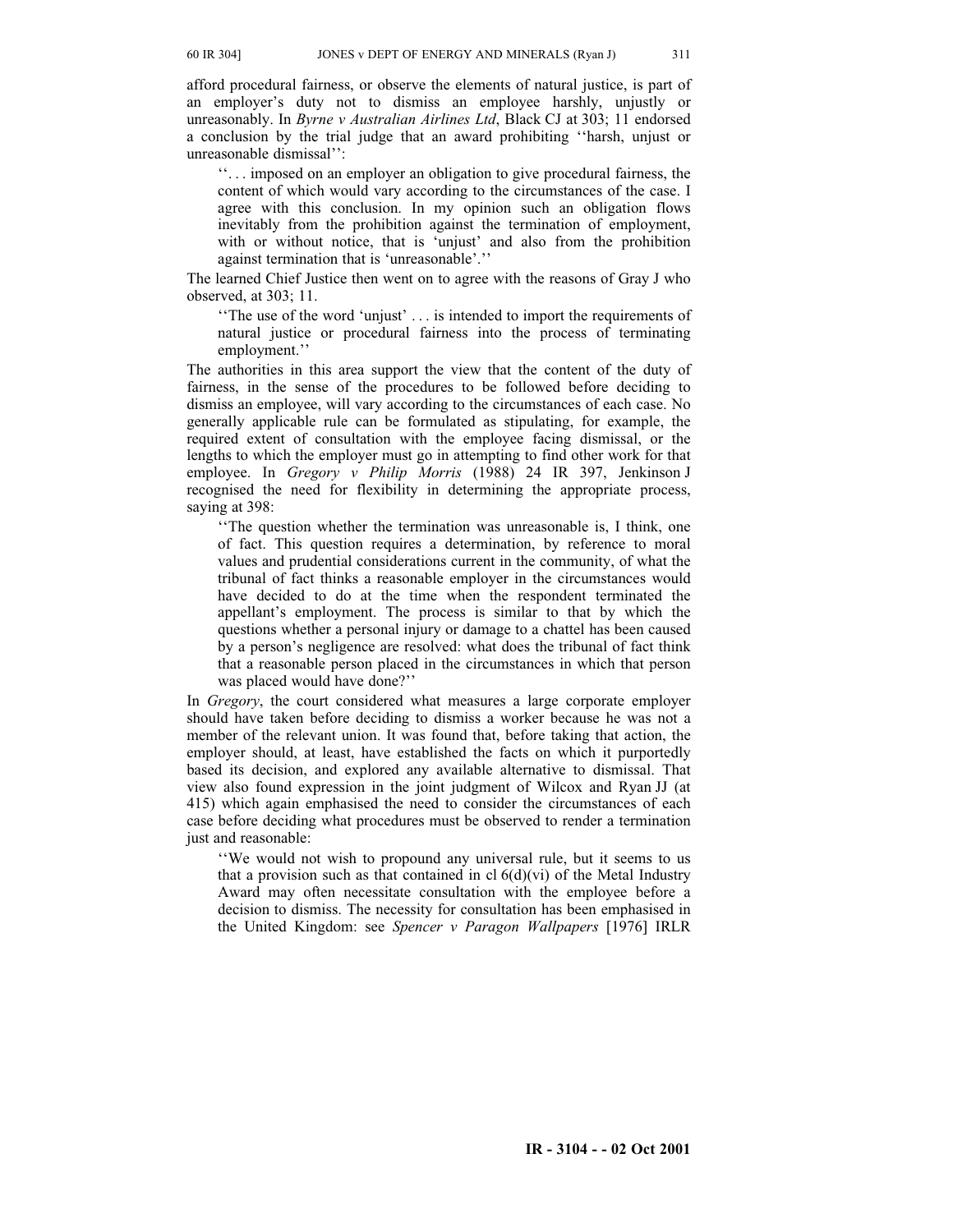# 373; *Williamson v Alcan (UK) Ltd* [1978] ICR 104; *W Weddel & Co Ltd v Tepper* [1980] ICR 286.''

In *Gregory* the dismissed employee's status (as a non-union member following his expulsion from the union) would have made it practically impossible for him to have continued to work without causing significant difficulties for the employer. However there may have been an expedient, like temporary suspension, which Mr Gregory could have suggested to his employer had he been consulted. Alternatives of that kind do not suggest themselves as readily where the proposed dismissal results from redundancy, but that consideration does not absolve the employer from the need to consult in some way with the employee affected by a proposed dismissal.

Recognition has been accorded by decisions of judicial registrars of this Court to the importance of consultation as an element of procedural fairness in dismissals for redundancy (see, for example, *Carydias v Greek Orthodox Community of Melbourne and Victoria* (unreported, Staindl JR, 31 March 1995) and *Papadopolous v Colonial Mutual Life Assurance Society Ltd* (unreported, Ryan JR, 16 August 1994)). Similarly, the Employee Relations Commission of Victoria has also found that a total failure to consult can render unfair a termination resulting from redundancy: see *Shearer v Action Mercantile Pty Ltd* (1993) 5 VIR 149; *Budget Couriers Equity Management v Beshara* (1993) 5 VIR 173.

In the present case, there does not appear to have been a clear process of consultation in the sense envisaged in *Gregory*. The discussion between Mr Downie and Mr Jones on 4 February 1994 did serve to alert Mr Jones to the fact that his future in the Department was being reviewed. However, it seems that Mr Downie confined himself to notifying Mr Jones that his position was to be abolished. He did not consult with Mr Jones in the sense of engaging in a mutual exchange of views as to how the restructure could be brought about with the least adverse consequences for the employee. The evidence suggests that neither at the meeting of 4 February nor at any other time before 31 March did Mr Downie invite Mr Jones to discuss what other positions within the Department he might have been able to fill, or how his former duties could best be carried out after the restructure.

Mr Jones submitted at first instance that there was a vacancy at a lower level to which he could have been appointed. Mr Downie's evidence was that he did not consider placing Mr Jones in a lower position, like that of Inspector of Mines, Gippsland, because it would have been a departure from the Department's ''standard practice''. That practice, it appears, was based on the proposition that it was generally ''untenable'' to demote managerial staff to positions lower in the hierarchy than those of officers whom they had previously supervised.

On the other hand, it is worth noting that Mr Jones had several opportunities to put his case to his employer before he was dismissed. After his position had been abolished, he was not automatically dismissed. Rather, he was referred to a Workforce Management Unit through which he had a chance to apply for other positions in the Public Service. In those applications he was presumably free, before a final decision was made to dismiss him, to advance considerations tending in favour of his redeployment. In addition, he was obviously aware in May 1994 that the newly-created position of General Manager, Mineral Operations, was open for applications. Mr Jones did not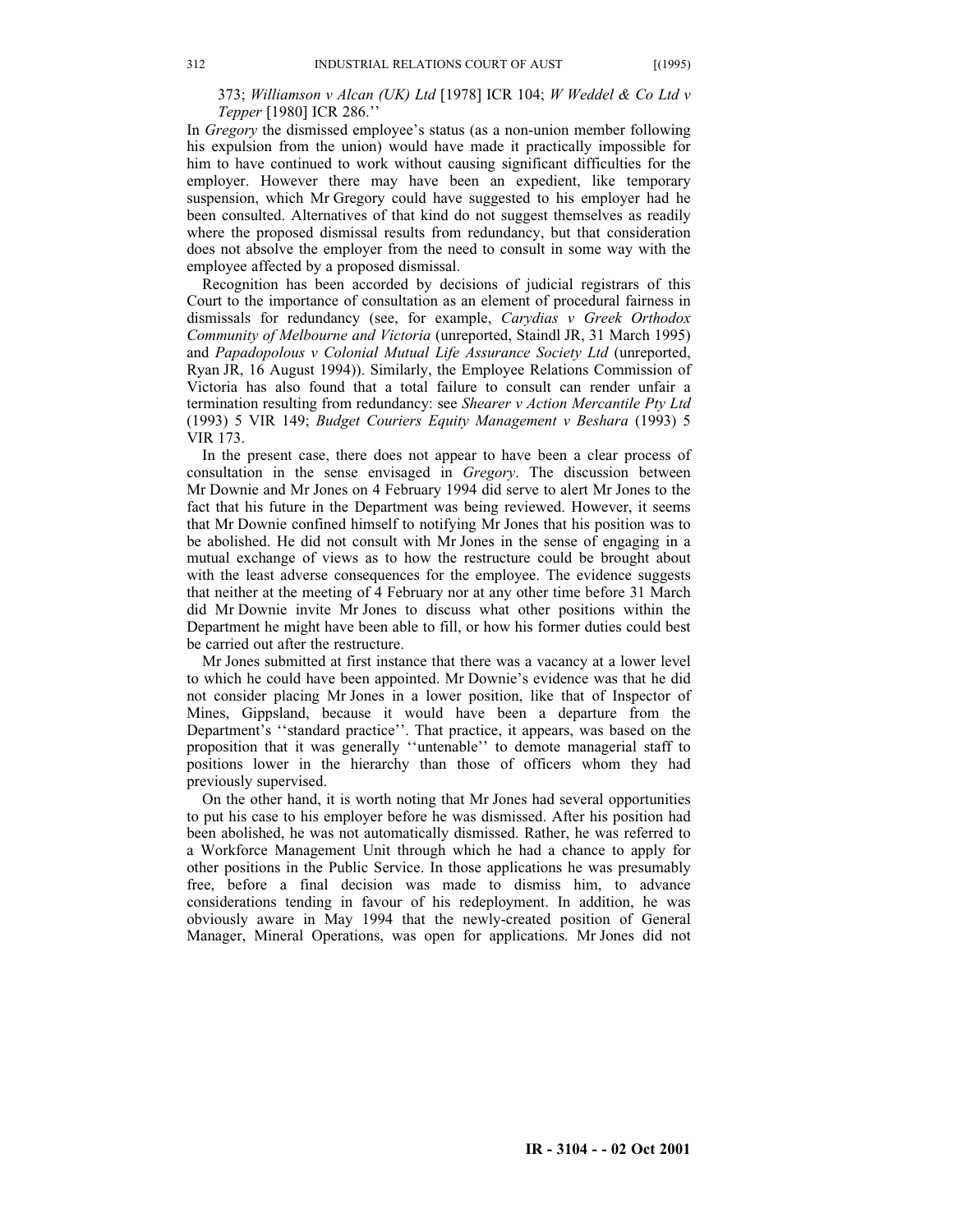apply for that appointment, despite his submissions to the Court that the duties and criteria were identical to those of his former position. Whilst it is acknowledged that this vacancy was not advertised until after he had been dismissed, it appears that Mr Jones chose not to use the opportunity which it afforded to be heard by the Department on whether his talents and experience could reasonably be used in its new structure.

On balancing these considerations, I am not persuaded that the respondent's failure to engage in a formal process of consultation with Mr Jones amounted to a denial of procedural fairness. I consider that the opportunities outside his actual interview with Mr Downie, which he had to press his claims for alternative employment within the Department were sufficient to prevent his dismissal from being procedurally unfair.

In the joint judgment in *Gregory* it was pointed out at 415:

''that a prohibition on harsh, unjust and unreasonable termination could be seen as 'casting some burden on the employer to consider all the available options, even options not suggested by the employee'.''

In this case, I believe that the respondent has gone to reasonable lengths to explore the available options by attempting to redeploy the appellant and by giving detailed consideration to the effect of the changes which the restructure entailed.

Compliance with other, and different, procedural obligations has been required of employers by authorities in the area of unfair dismissal. However, many of these have no application to cases like the present. For example, it will usually be essential for an employer to attempt genuinely to establish the facts in respect of alleged misconduct by an employee before making a decision to dismiss. In the same way, an employer contemplating dismissal incompetence must thoroughly investigate the circumstances before terminating the employment. In this case, by contrast, it appears that the employer fully informed itself of the facts giving rise to the redundancy. No additional duty to inquire into Mr Jones' attributes or his performance of his duties before the restructure could be said to arise.

In summary, I am not able on the evidence to find that the respondent failed to adopt procedures of the kind which any reasonable employer in similar circumstances would have followed. Its conduct in giving early notification of the possibility of termination, together with the opportunities given to Mr Jones to explore options for deployment, support the conclusion that it discharged its duty to afford procedural fairness in the circumstances.

# **Accrued sick leave and re-crediting of annual leave**

As well as making submissions on the manner and effect of his dismissal, Mr Jones sought relief in relation to the refusal by the respondent to recognise his entitlement to certain sick and annual leave benefits.

It is not apparent from the evidence that either of these refusals could be said to render Mr Jones' dismissal harsh, unreasonable or unjust. I shall deal with each of them in turn.

After Mr Jones' employment had been terminated, he applied for three weeks of sick leave commencing on 26 April 1994. There was no evidence suggesting that his contract of employment provided that any unused entitlement to sick leave could be taken after termination of the employment, or that any compensation would be paid for unused sick leave accrued as at that date. Nor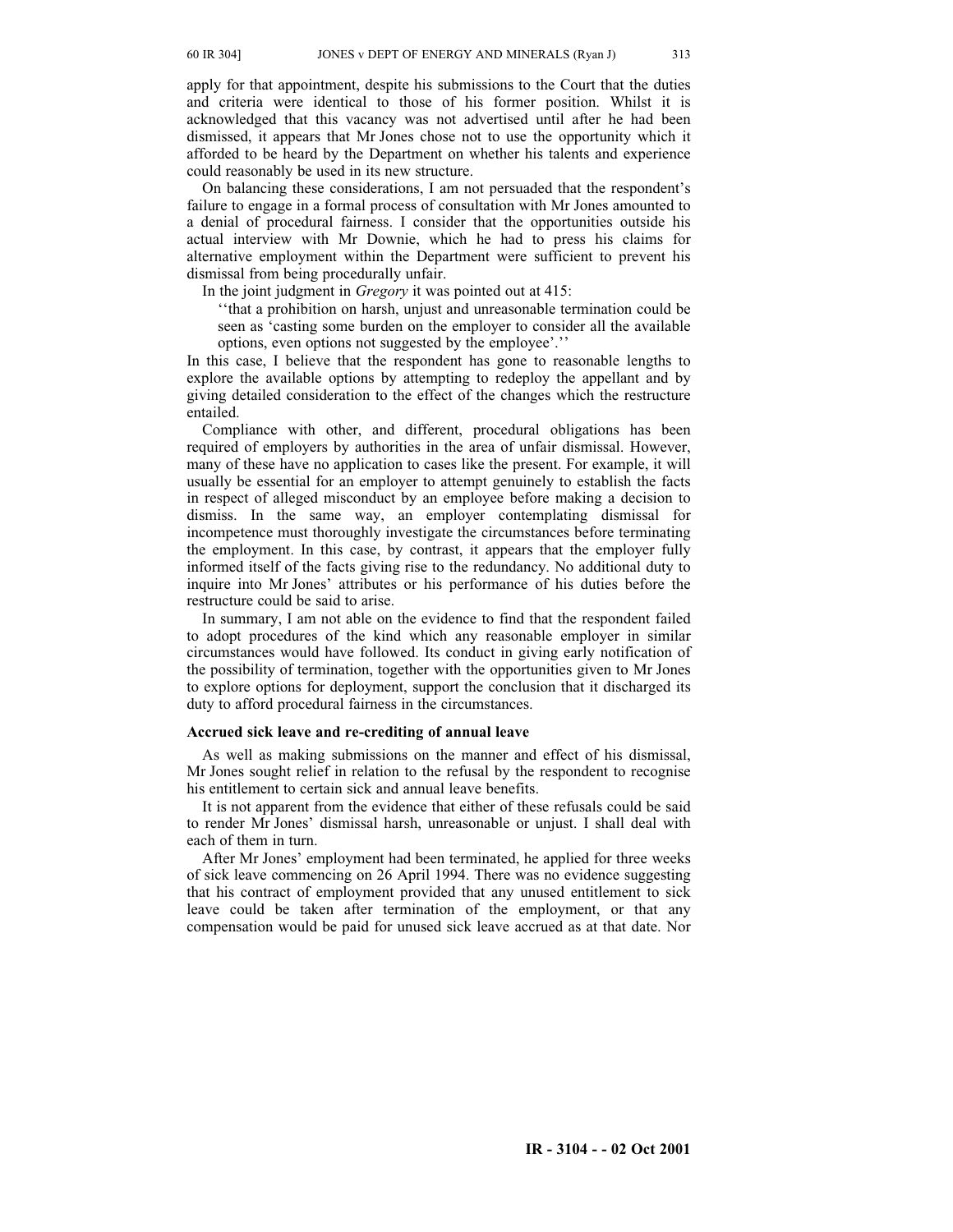was it suggested that the respondent intentionally caused his termination to occur when it did in order to deprive him of any benefits of that kind. I am unaware of any authority to support the proposition that termination, not being for some such ulterior purpose can, without more, be harsh, unreasonable or unjust.

Similarly, the failure to recredit annual leave does not, of itself, render unlawful Mr Jones' termination. The evidence shows that Mr Jones was physically absent from the Department and the Workforce Management Unit during the period in question. Mr Jones seems to imply that his enjoyment of the leave which he was then taking was impaired by the news of his possible dismissal, which he had received on the day before starting leave. It has not been shown that there were any express or implied terms of his contract of employment to support this contention. Nor am I able to hold as a matter of principle that a refusal to compensate an employee for leave ''lost'' in similar circumstances is unfair in the relevant sense.

### **The Department's communication with Industry Association**

In further support of his application, Mr Jones also referred to the respondent's conduct in advising the Victorian Chamber of Mines (VCM) in early February 1994 that he was no longer an officer of the Department.

The evidence showed that the VCM then circulated a memo dated 8 February 1994 to its members, stating that Mr Jones and another officer had ''terminated their employment with the Department''. That memo was annexed to Mr Jones' affidavit of 9 September.

It is not entirely clear from the material before the judicial registrar what the VCM was told about the manner of Mr Jones' departure. However, the circular shows the VCM to have been under the impression that Mr Jones had departed voluntarily.

It is accepted that the Department has an obligation to inform bodies like the VCM of changes in its personnel and of re-allocation of responsibilities. However it may not have been reasonable conduct for the Department on 8 February to advise an industry association that Mr Jones' employment was already at an end, at a time when he had not actually been dismissed. On 4 February, Mr Jones had simply been told that his position was to be abolished and it was likely that his employment would be terminated if he were not redeployed in the meantime. In fact, Mr Jones was not dismissed until 31 March.

However, even if it be assumed that the Department had acted incorrectly in this respect, it does not follow that its conduct in anticipating Mr Jones' termination in its communication with the VCM was sufficient to render the termination generally harsh, unreasonable or unjust. I am not satisfied that the premature notification had any significant adverse effect on Mr Jones' prospects for re-employment within the industry. Although the evidence is unclear as to what actually was said, it is not suggested that the respondent made any disparaging or harmful allegations to the VCM about Mr Jones' conduct or performance. In the absence of evidence of any direct or indirect effect of the communications on Mr Jones, this aspect of the dismissal cannot support a conclusion that it was harsh, unjust or unreasonable.